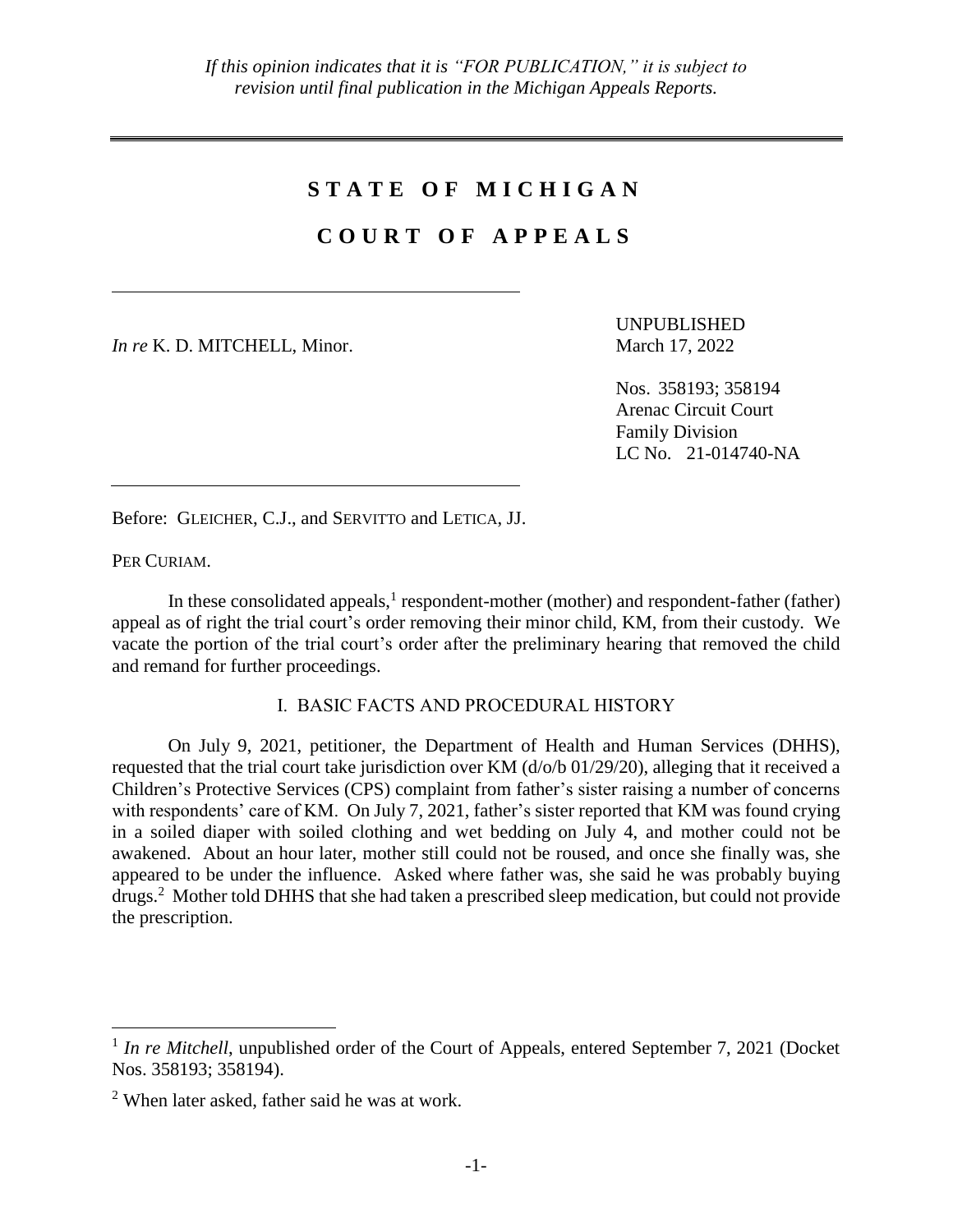The petition also alleged that respondents engaged in numerous incidents of domestic violence that were not reported to the police and occurred in KM's presence. Father's sister stated that KM had blood on her clothing from an incident that occurred around Christmas 2020.

Moreover, in June 2021, respondents had spent a day at the river while relatives cared for KM. Respondents each attempted to retrieve KM, but relatives refused to let them take her because they appeared to be under the influence. Mother was subsequently in a rollover car accident and arrested for operating while intoxicated. Her blood alcohol level was .128.

Respondents also had lengthy CPS histories. Mother first came to CPS's attention in 2011. Twenty-two investigations followed with substantiations for physical neglect, threatened harm, and maltreatment related to substance abuse and domestic violence. Father's CPS history dated back to 2014 and eight investigations followed.

The trial court previously terminated mother's parental rights to four of her five other children, including two that she shared with father, whose rights were also terminated. As to mother's fifth child, he was in his father's custody. To visit him, mother was required to submit to a drug screen; she had not visited since March 2021. In that same month, mother stopped reporting to her probation officer. Mother's failure to appear for a narcotic equipment possession violation hearing also resulted in an arrest warrant being issued.

The day before the petition was filed, DHHS asked respondents to provide a drug screen. They refused. DHHS then filed the petition, asking the court to order in-home jurisdiction over KM, alleging that respondents' substance abuse and domestic violence negatively impacted their ability to properly care for KM.<sup>3</sup>

Six days later, the trial court held an initial preliminary hearing. Respondents requested appointed counsel. DHHS acknowledged that it was not seeking KM's removal at that time, but it sought drug testing of respondents. Mother volunteered to submit to drug testing, which the court ordered before adjourning the hearing to July 29, 2021.

Two days before the rescheduled hearing date, DHHS filed an amended petition, seeking to remove KM from respondents' custody. It alleged that mother tested positive for tetrahydrocannabinol (THC) and father tested positive for methamphetamine and THC on July 15, 2021. Two days later, respondents again tested positive for THC. On July 27, 2021, mother refused to complete a drug screen, informing DHHS that she would only submit to testing when father was present later that day. These considerations were added to the reasons why it was contrary to KM's welfare to remain in respondents' home.

At the continued preliminary hearing on July 29, 2021, the CPS worker reiterated many of the allegations contained in the amended petition. She added that respondents voluntarily

<sup>&</sup>lt;sup>3</sup> Despite DHHS's request for in-home care, the petition detailed reasons why it was contrary to KM's welfare to remain in respondents' home and further listed ten separate services provided to prevent KM's removal.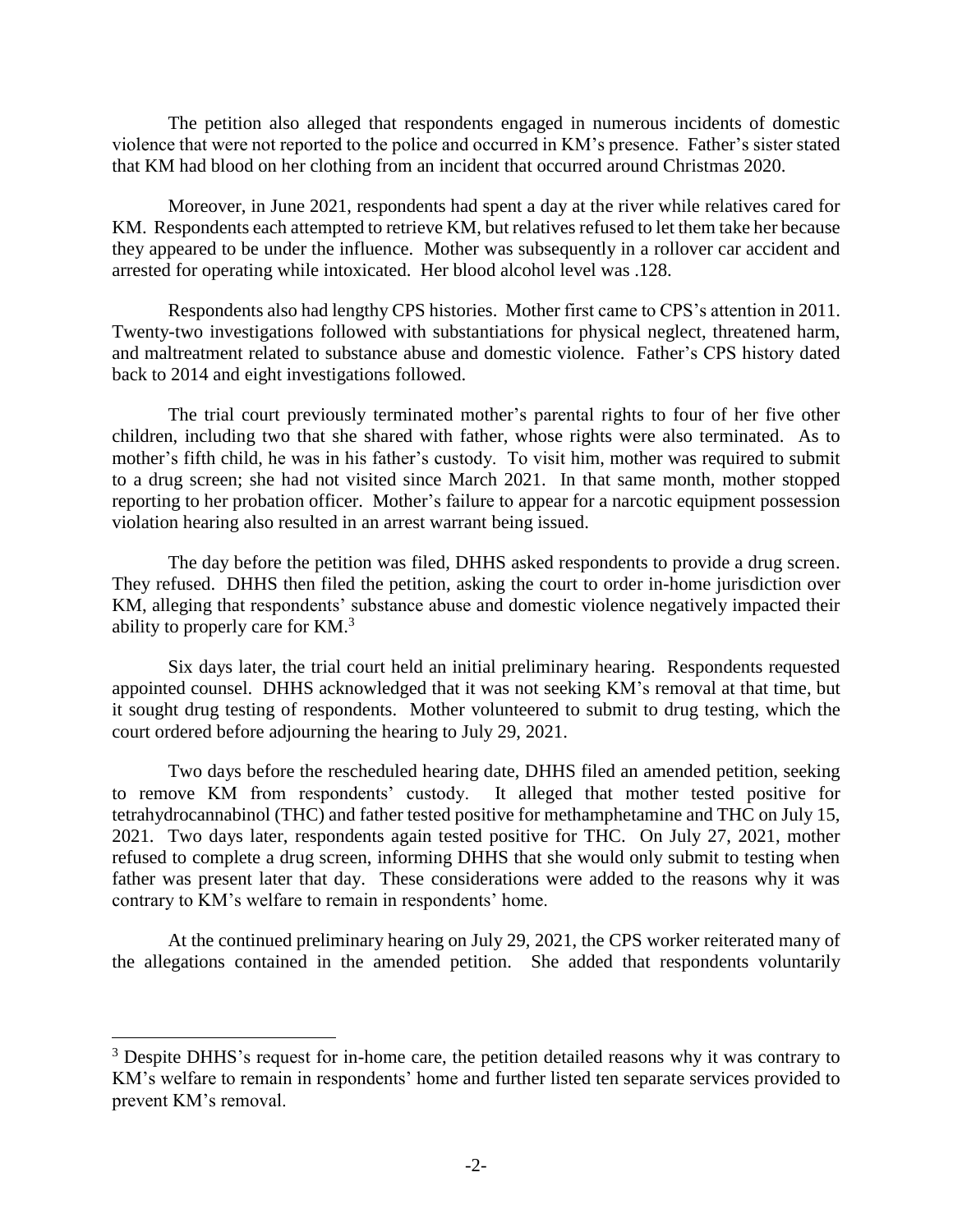relinquished their parental rights to the two children they shared and updated the court, reporting that mother had addressed her outstanding arrest warrant.

Although father attempted to explain his initial drug screen was partially a false positive owing to a prescription medication, the testing facility rejected this hypothesis. And, as to mother's refusal to drug screen on July 27, she asked if she could wait until father was present. Because DHHS had other clients scheduled, it could not accommodate her request.

The worker recognized that recreational marijuana use is legal in this state, MCL 333.27951 *et seq.*,<sup>4</sup> and explained that it was "difficult to determine when individuals are under the influence of THC." Mother reported using marijuana to deal with her medical issues, but she did not have a MMMA card. Notably, mother also reported she was struggling to maintain her recovery and was under a lot of stress.

Regarding the domestic violence allegations, the CPS worker did not know how often father's sister, who lived in Pinconning, was in contact with respondents. To follow up on this allegation, the worker contacted father's aunt to inquire. Father's aunt, who was respondents' landlord and lived around the corner from them, reported no domestic violence. The CPS worker further recognized that no police reports or physical evidence supported the domestic-violence allegation.

After filing the petition, the worker visited respondents' home three times. She saw evidence of properly-secured marijuana and paraphernalia, but no evidence of methamphetamine. She observed nothing that presented a risk of harm to KM. And she opined that weekly courtordered drug testing would be a service that could adequately safeguard KM in the home as long as respondents refrained from drug use and their screens "remained negative for substances."

The Families First worker also testified. After the petition was filed, she worked with respondents in their home for three weeks, visiting approximately ten hours spread over four days. She did not observe any conduct that presented a substantial risk of harm to KM and did not witness any concerning arguments between respondents. The worker was addressing respondents' substance-abuse issues, healthy relationships, and basic parenting skills. She opined that respondents were participating in and benefitting from the services she provided. The worker's services were scheduled to end in a week, but could be extended for two additional weeks.

<sup>&</sup>lt;sup>4</sup> The statute specifically provides that "[a] person shall not be denied custody of or visitation with a minor for conduct that is permitted by this act, unless the person's behavior is such that it creates an unreasonable danger to the minor that can be clearly articulated and substantiated." MCL 333.27955(3). The Michigan Medical Marijuana Act (MMMA) contains a similarly-worded provision. See MCL 333.26424(d) ("A person shall not be denied custody or visitation of a minor for acting in accordance with this act, unless the person's behavior is such that it creates an unreasonable danger to the minor that can be clearly articulated and substantiated."). This Court has analyzed the like MMMA provision in *In re Richardson*, 329 Mich App 232; 961 NW2d 499 (2019). See also OAG, 2013, No. 7271, p 1 (May 10, 2013).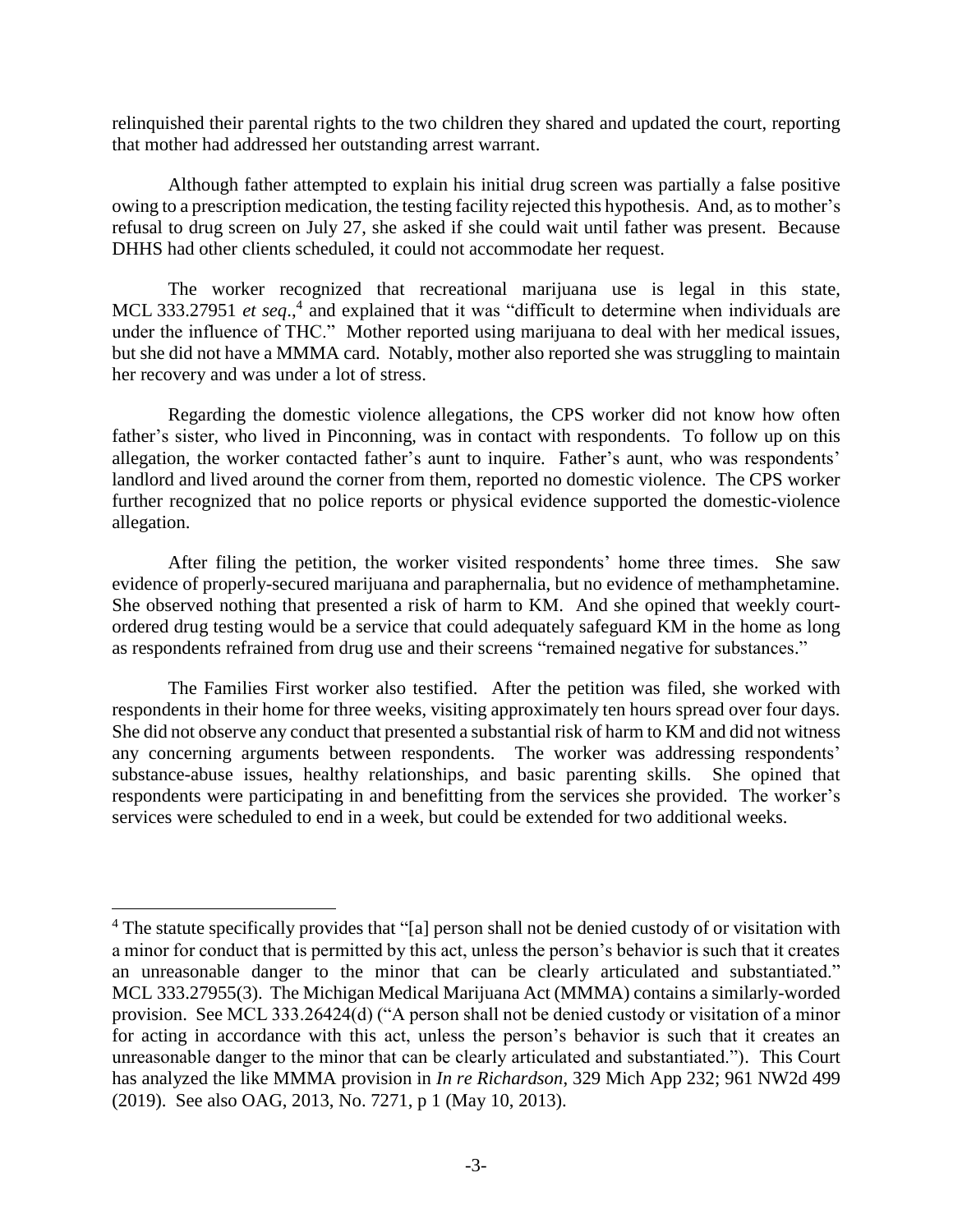Father's initial drug screen, provided on July 15, and after Families First was involved, was positive for methamphetamine, amphetamines, and marijuana. The CPS worker described father earlier that day as being "a little more high strung," but then said his behavior was "not too concerning." The worker also testified that while respondents were in court, KM was not present and under the care of another person.

Despite the positive testimony from the CPS and the Families First workers, DHHS requested removal because it was concerned about respondents' substance-abuse history and their unreported domestic violence due to their fear of KM being removed. In DHHS's view, it appeared that respondents were relapsing. DHHS was concerned about methamphetamine, amphetamines, and marijuana. Especially worrying was the July incident, where mother slept through KM's cries, leaving KM so hungry that she ate for an hour before she was satisfied.

After the testimony ended, respondents' attorneys opposed authorization of the petition as well as removal. They contended that without the allegations of father's sister, there was "nothing there," because KM was not with respondents during the drunk-driving incident. They further argued that there was a lack of physical injuries to support the domestic-violence allegations and that consideration of the prior terminations did not recognize that "people have a right to change." Mother's attorney apologized for her refusal to drug screening, explaining that there had been issues previously and she wanted to have a witness.

KM's guardian ad litem advocated for authorization, but was less certain that removal was required given the Family First worker's testimony. Even so, father's positive drug screen for methamphetamine was concerning.

The trial court then determined that there was probable cause to authorize the petition against respondents. The court also found that KM remaining in respondents' home presented a serious risk of harm to her and that reasonable efforts had been made to avoid removal. In reaching its decision, the trial court stated:

I do find there's probable cause to authorize the petition; I think there's an abundance of evidence. This Court is familiar with this family, this family has a history, a long and substantial history of serious drug abuse, of domestic violence, of child neglect. In fact, so serious . . . that cases were commenced with efforts made to correct the issues with prior children, that were abundantly unsuccessful, so unsuccessful that there were releases of parental rights. Those concerns, I agree with [mother's counsel's] comment that sometimes people change, I disagree that they've changed in this case, or they appear to have changed.

There is good reason for [DHHS] to have checked on this latest child, [KM], who apparently was dirty, unkempt, with soiled diaper, which doesn't sound like that's uncommon.

Both of the parents have, well, first of all are admitting to using some drugs, and have tested positive for marijuana, both have tested positive for marijuana, which is a controlled substance whether or not it's legal in Michigan or not, it's unhealthy for substance abusers to be using marijuana, and it creates an issue with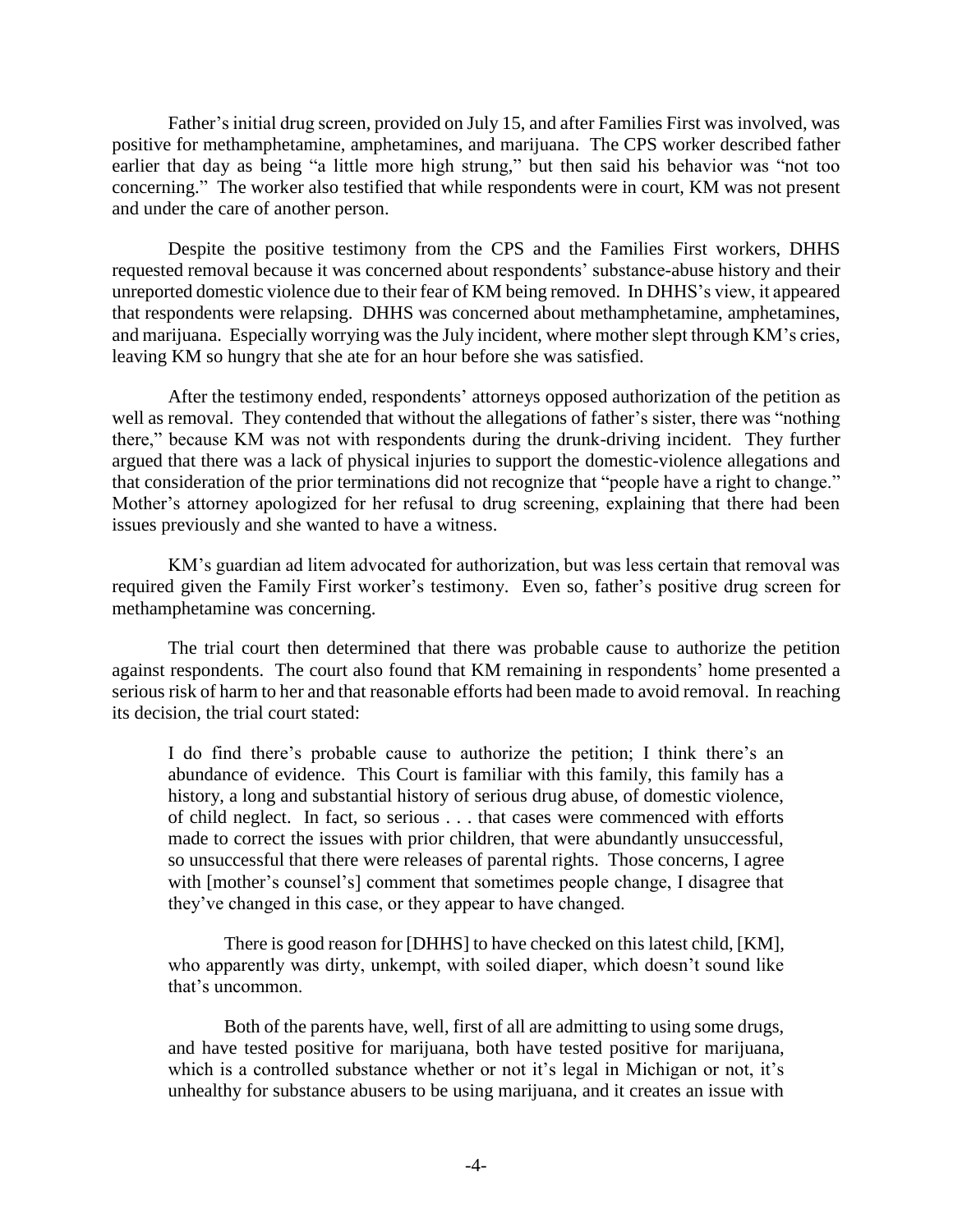any children, or anyone who's under their care. Moreover, there's evidence of positive tests for [methamphetamines] as well as amphetamines with respect to [father].

There is evidence, I mean this is a probable cause hearing, and I heard evidence of incidents, continued incidents regarding domestic violence and the child being neglected.

This isn't even remotely a close call from today's hearing. It's a very, very serious problem that needs to be addressed seriously. My largest concern, quite frankly, is I don't think that either, and it's not inconsistent with my observations of the respondents at [the] last hearing. I don't think either parent has any sense of ownership, or maybe it's not even a realization as to how serious these problems are and continue to be, they don't take any ownership. When I have someone who takes ownership at least, at least there's the belief that we can go forward and correct the barriers that are in front of us. In fact with most cases we have successful results. When we don't have parents who even recognize, or acknowledge, the issues that are clearly and conspicuously, in this case so obviously in front of them, it leaves the Court with a very serious concern that it will ever be corrected, particularly when we have such an example of habituality, as we do in this case.

So not only do I, am I going to authorize the petition, I am going to, I do find that there is a serious risk of harm to the children [sic] and best interest of, it's in the best interest of the children [sic] to remove, to be removed from their [sic] parent's [sic] care.

I do find that reasonable efforts have been made. There's been a number of efforts with respect to this family over the history that I'm familiar with. I'll adopt those efforts that have been referenced by [the CPS worker], both on the petition and supplemental petition,<sup>[5]</sup> as well as on the record,<sup>[6]</sup> and I'm going to incorporate those by reference.

[] I'm placing the children [sic] with the Department. I'm going to authorize parenting time subject to each of the parents passing two consecutive drug screens

<sup>&</sup>lt;sup>5</sup> The services listed were: CPS case management, foster care case management, public health nurse services, random drug screens, state medical and food assistance, Ten16 substance abuse services, Bay Area Women's Center domestic violence services, Families First, Sterling Area Health Center, and Women, Infants and Children. Given the court's prefatory remarks, it appears that "a number of" these efforts may have been related to respondents' prior matter.

<sup>&</sup>lt;sup>6</sup> The caseworker testified the services provided in this case were Families First and drug screens. DHHS also encouraged mother to participate in counseling. Moreover, the caseworker understood that respondents benefitted from financial or food assistance as well. Again, with the trial court's prefatory remarks, it is unclear whether some of the services listed by the DHHS and the court were actually provided to respondents in their prior matter.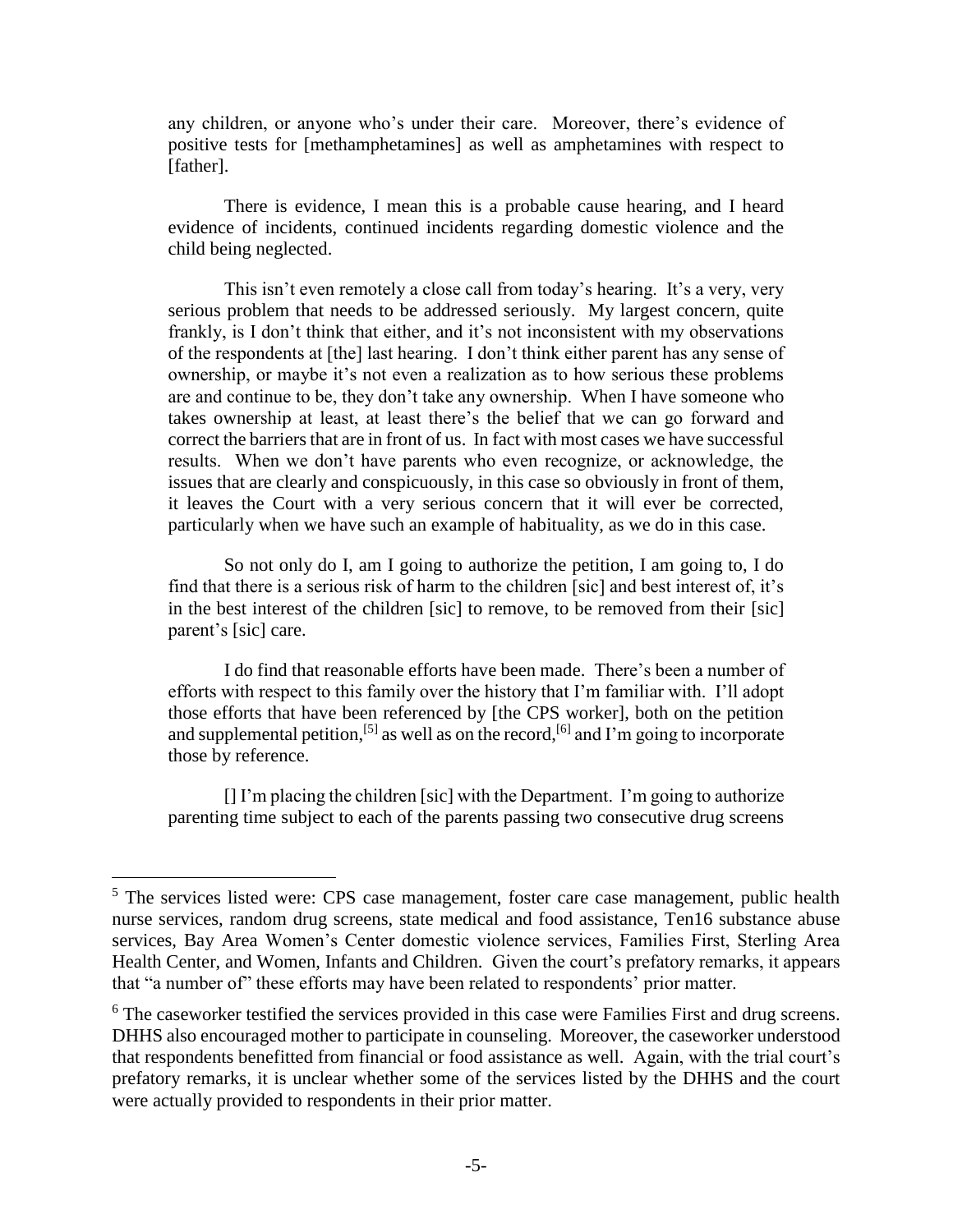that are clean of controlled substances. Then the parenting time will be supervised at the discretion of the [DHHS].

DHHS's attorney asked whether the requirement that respondents remain free from controlled substances included THC. The court responded, "It does."

The trial court subsequently entered an order that concluded one or more the allegations in the petition were true and that it was necessary to remove KM from respondents' custody. In pertinent part, the court's form order read:

Custody of the child[] with the parent[] . . . presents a substantial risk of harm to the child<sup>[]</sup>'s life, physical health, or mental well-being . . . . No provision of service or other arrangement except removal of the child[] is reasonably available to adequately safeguard the child[] from the risk of harm to the child[]'s life, physical health, or mental well-being . . . . Conditions of custody at the placement away from the home and with the individual with whom the child[] is placed []are adequate to safeguard the child[]'s health and welfare.<sup>7</sup>

The court's order also summarized the reasons why KM remaining in respondents' home was contrary to her welfare:

[Respondents] have a significant history of domestic violence, substance abuse, criminal history, prior removal and termination of parental rights to their other children. On July 15, 2021, [father] tested positive for methamphetamines. On July 27, 2021, [mother] refused to drug screen for the [DHHS], after agreeing to drug testing at the prior hearing. There have been numerous reports of domestic violence in the last 6 months and evidence of physical neglect of [KM] has been presented.

Respondents appeal, challenging only the portion of the court's order removing KM from their custody.

## II. THE REMOVAL DECISION

Respondents contend that the trial court failed to make all of the required factual findings necessary to order removal and that its decision to remove KM was clearly erroneous. We agree.

After conducting a preliminary investigation, DHHS may petition the family division of the circuit court to take jurisdiction over a child. *In re Ferranti*, 504 Mich 1, 15; 934 NW2d 610 (2019). The petition must contain "[t]he essential facts that, if proven, would allow the trial court

<sup>&</sup>lt;sup>7</sup> The form order further provided: "the child[] is[] at substantial risk of harm or is[] in surroundings that present an imminent risk of harm and the child[]'s immediate removal from those surroundings is necessary to protect the child<sup>[]</sup>'s health and safety, . . . the circumstances warrant issuing this order[,] and . . . no remedy other than protective custody is reasonably available to protect the child[]."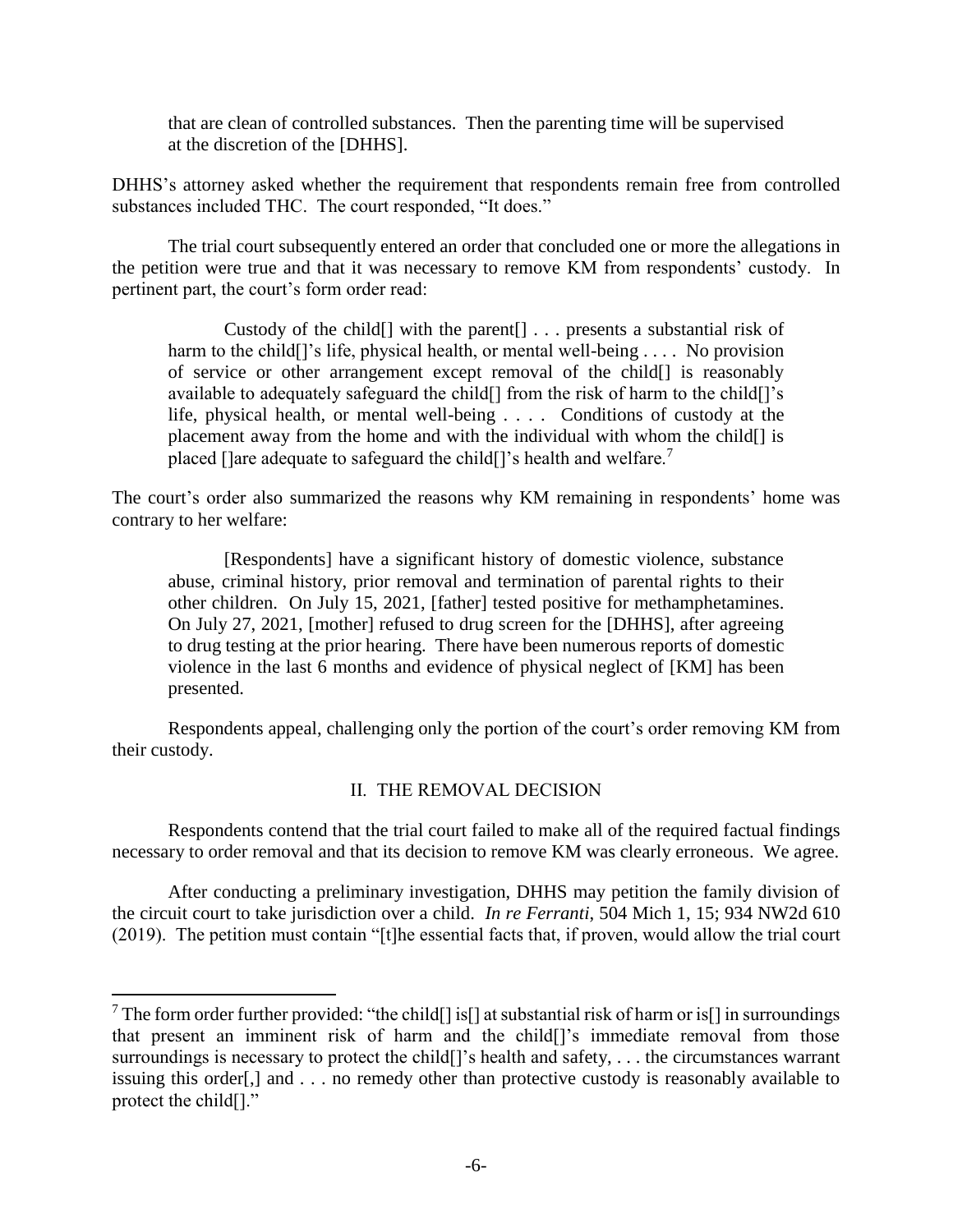to assume jurisdiction over the child." *Id*. (quotation marks and citation omitted); see also MCR 3.961(B)(3) and MCR 712A.2(b). After a trial court receives the petition and holds a preliminary hearing, it "may authorize the filing of the petition upon a finding of probable cause that one or more of the allegations are true and could support the trial court's exercise of jurisdiction under MCL 712A.2(b)." *Ferranti*, 504 Mich at 15.

If the petition is authorized, the trial court must decide "whether the child should remain in the home, be returned home, or be placed in foster care pending trial." *In re Benavides*, 334 Mich App 162, 167; 964 NW2d 108 (2020) (quotation marks and citation omitted). MCL 712A.13a(9) governs the court's removal decision, providing:

The court may order placement of the child in foster care if the court finds all of the following conditions:

(a) Custody of the child with the parent presents a substantial risk of harm to the child's life, physical health, or mental well-being.

(b) No provision of service or other arrangement except removal of the child is reasonably available to adequately safeguard the child from the risk as described in subdivision (a).

(c) Continuing the child's residence in the home is contrary to the child's welfare.[8]

(d) Consistent with the circumstances, reasonable efforts were made to prevent or eliminate the need for removal of the child.<sup>[9]</sup>

(e) Conditions of child custody away from the parent are adequate to safeguard the child's health and welfare.

MCR 3.965(C)(2) is identical in substance to MCL 712A.13a(9).

<sup>&</sup>lt;sup>8</sup> "[T]he court must make a statement of findings, in writing or on the record, explicitly including the finding that it is contrary to the welfare of the child to remain at home and the reasons supporting that finding. If the 'contrary to the welfare of the child' finding is placed on the record and not in a written statement of findings, it must be capable of being transcribed." MCR 3.965(C)(3).

<sup>&</sup>lt;sup>9</sup> "Reasonable efforts findings must be made. In making the reasonable efforts determination under this subrule, the child's health and safety must be of paramount concern to the court. When the court has placed a child with someone other than the custodial parent . . . , the court must determine whether reasonable efforts to prevent the removal of the child have been made or that reasonable efforts to prevent removal are not required. The court must make this determination at the earliest possible time, but no later than 60 days from the date of removal, and must state the factual basis for the determination in the court order." MCR 3.965(C)(4).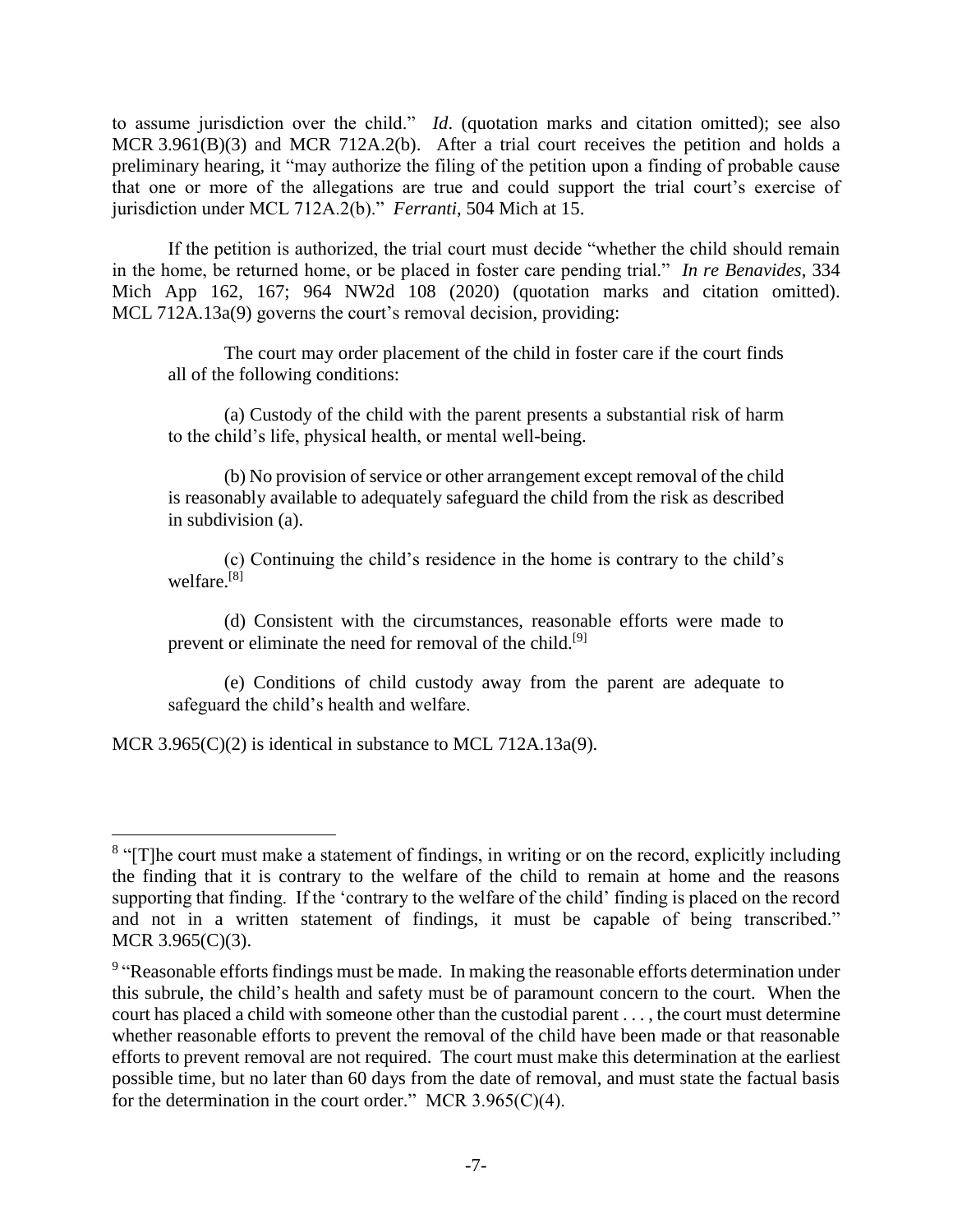"MCR 3.965(C)(2) and MCL 712A.13a(9) explicitly require that the trial court find *all* the factors prior to removing a child from a parent's care." *In re Williams*, 333 Mich App 172, 184; 958 NW2d 629 (2020) (emphasis in original). The trial court is not required to articulate extensive findings addressing every conceivable detail. *Id*. at 183. Rather, when examining the factual findings in support of factors, they must be sufficient for the appellate court to conduct a meaningful review. *Id*.; see also *Woodington v Shokoohi*, 288 Mich App 352, 357; 792 NW2d 63 (2010).

The trial court's factual findings addressing the removal decision are reviewed for clear error. *In re Benavides*, 334 Mich App at 167. A finding is clearly erroneous if the reviewing court "is left with a definite and firm conviction that a mistake has been made." *Id*. (quotation marks and citation omitted). The preponderance of the evidence standard applies, *In re Williams*, 333 Mich App at 183, meaning that "the evidence must persuade the fact-finder that it is more likely than not that the proposition is true." *Miller-Davis Co v Ahrens Constr, Inc (On Remand)*, 296 Mich App 56, 71; 817 NW2d 609 (2012), rev'd in part on other grounds 495 Mich 161 (2014), citing M Civ JI 8.01. The rules of evidence do not apply, except those regarding privileges. MCR 3.965(C)(12). Finally, any error in the trial court's removal order is not grounds for reversal unless it would be inconsistent with substantial justice to permit it to stand. *In re Williams*, 333 Mich App at 185; *In re TC*, 251 Mich App 358, 371; 650 NW2d 698 (2002); see also MCR 3.902(A); MCR 2.613(A).

Here, the trial court made specific findings that: (1) custody with respondents presented a substantial risk of harm to KM's life, physical health, or mental well-being, (2) continuing KM's residence in respondents' home was contrary to KM's welfare, and (3) consistent with the circumstances, reasonable efforts were made to prevent or eliminate the need for KM's removal. See MCL 712A.13a(9)(a), (c), and (d). However, the trial court failed to make specific findings that "[n]o provision of service or other arrangement except removal of the child is reasonably available to adequately safeguard the child from risk," MCL 712A.13a(9)(b), or that "[c]onditions of child custody away from the parent are adequate to safeguard the child's health and welfare," MCL 712A.13a(9)(e).<sup>10</sup>

As to MCL 712A.13a(9)(b), the trial court did not consider whether anything short of removal could have kept KM safe. The trial court made no mention of alternative arrangements that could have protected KM from the risk presented by respondents' alleged substance abuse, domestic violence, and physical neglect. The trial court stated its belief that respondents lacked a "sense of ownership" over their habitual behavior, but it did not explain what factual basis supported this finding, nor did it articulate how removal was the only option reasonably available

<sup>&</sup>lt;sup>10</sup> We recognize that the trial court checked these boxes in its removal order. See *In re KMN*, 309 Mich App 274, 287; 870 NW2d 75 (2015) (quotation marks and citation omitted) ("a court speaks through its written orders and judgments, not through its oral pronouncements"). However, this did not suffice to satisfy the trial court's obligation under MCL 712A.13a(9). While the court was "not obligated to articulate extensive findings regarding every conceivable detail," it had to "make a record of its findings as to each and every factor sufficient for this Court to conduct a meaningful review." See *Williams*, 333 Mich App at 183.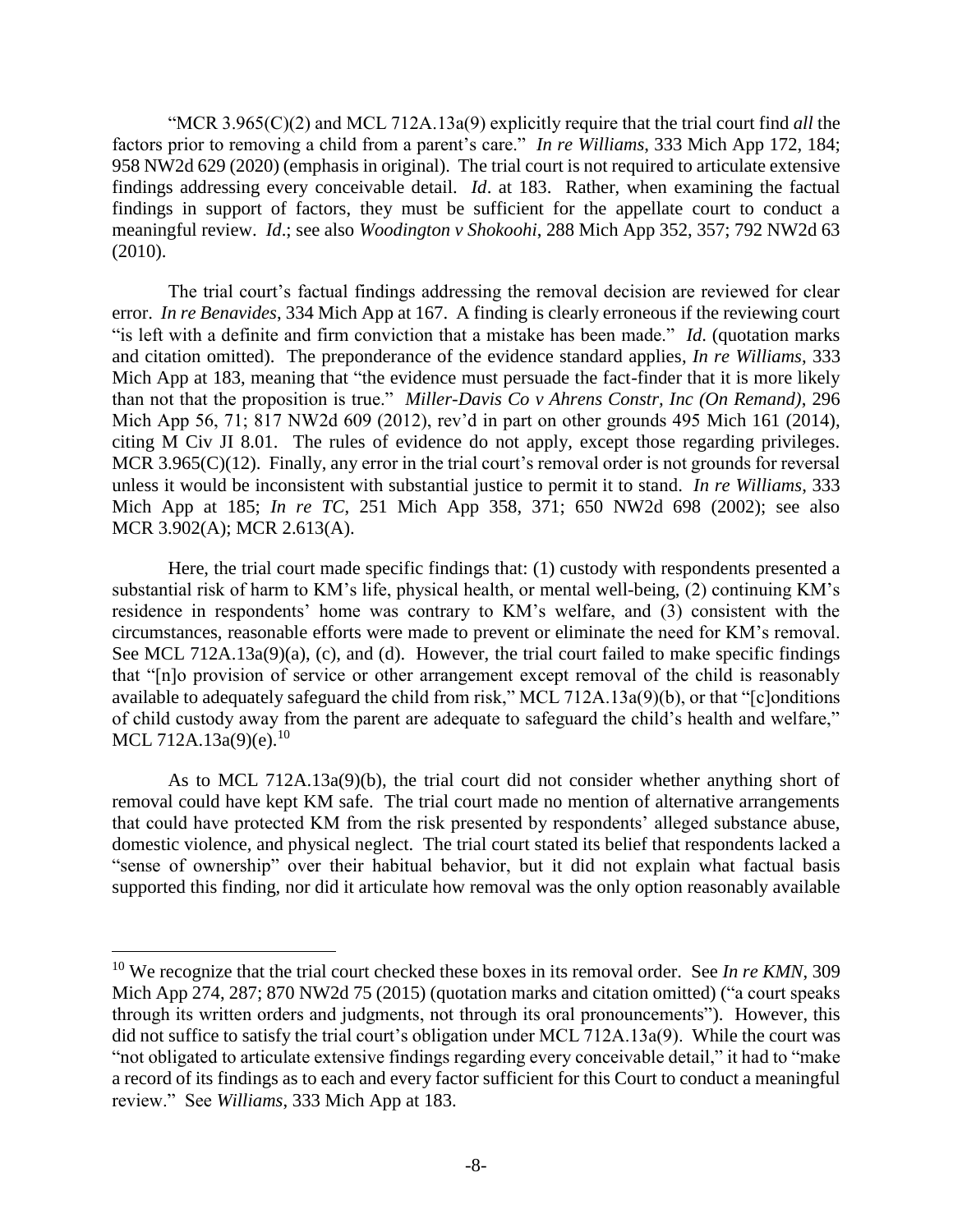to keep KM safe. To the contrary, the CPS worker testified that if the respondents refrained from using controlled substances, complied with offered services, and maintained negative drug screens, KM could safely remain in their home.

As to MCL 712A.13a(9)(e), the trial court made no findings that the conditions of KM's placement would adequately safeguard her health and welfare. The trial court's only reference to the effect of removal on KM was a conclusory statement that removal was in her "best interest." Although the CPS worker testified that father's sister and other relatives were interested in placement, the trial court made no findings about a potential placement, beyond stating that KM would be placed with DHHS. Moreover, the court did not consider whether 18-month-old KM's removal "might be more emotionally traumatic to her than keeping her in respondent[s'] care." *Williams*, 333 Mich App at 184. Accordingly, the trial court failed to make required findings under MCL 712A.13a(9)(e).

We also have some doubts regarding the trial court's conclusion that continued custody of KM with respondents presented a substantial risk of harm to her. We recognize that the trial court placed great weight on the prior voluntary termination arising from what was described as longterm substance abuse, domestic violence, and neglect. But without additional information, we cannot evaluate the probative value of the "inference that a parent's treatment of one child is probative of how that parent may treat other children." See *In re Kellogg*, 331 Mich App 249, 259-261; 952 NW2d 544 (2020). Even assuming that the situations were comparable, the petition suggests the prior proceeding took place sometime after 2014. KM was born in early 2020, and respondents had been caring for her for over seventeen months before father's sister raised any concern. The incident that brought respondents to DHHS's attention again was certainly disturbing, but there was no evidence supporting the trial court's suggestion that this was a common event. And the CPS worker testified she was satisfied that KM was safe in respondents' home so long as they complied with offered services, abstained from drug use, and maintained negative drug screens. 11

Nor is there evidence that the level of substances detected through respondents' screens impaired their ability to care for KM. The CPS worker testified that on the day of father's initial positive screen, father only appeared slightly "more high strung;" otherwise, his behavior was "not too concerning." And, despite the CPS worker's difficulty in discerning whether someone was under the influence of marijuana, she testified that respondents did not appear under the influence during her repeated visits. In fact, DHHS did not even request removal upon receipt of respondents' positive results.<sup>12</sup> Instead, it was apparently mother's refusal to screen that prompted

<sup>&</sup>lt;sup>11</sup> Mother contends that her agreement to undergo drug testing at the July 15, 2021 preliminary hearing was involuntary, and therefore her subsequent refusal to test should not be used against her. However, the court had the authority to enter a temporary order for KM's protection pending the appearance of mother's attorney or the completion of the preliminary hearing. See MCR 3.965(B)(3).

<sup>&</sup>lt;sup>12</sup> The Child Protective Services manual recognizes: